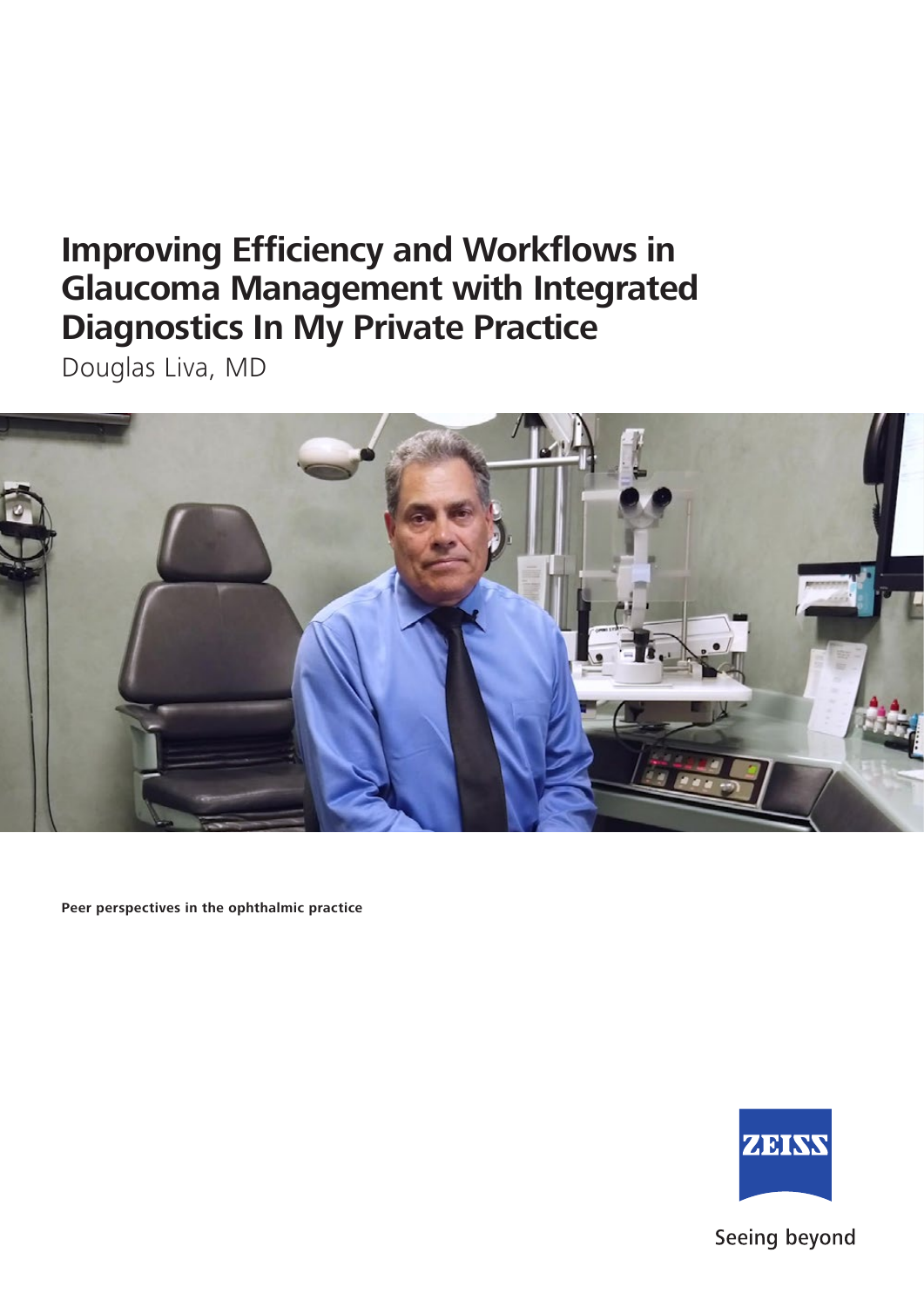Whether you have been in practice for one year or 35 years, the quest for improving efficiency and workflows is always top of mind for doctors. It is better for patients, better for your staff, and subsequently better for your practice. This is especially critical for small busy private practices like mine, where I work in tandem with only one optometrist. Consequently, it is critical that we work as efficiently as possible when it comes to providing care and leveraging the data we collect through examination and diagnostic testing to make clinical decisions.

## **The Evolution of Visual Field Testing**

I have been in private practice for 35 years, taking over from my father who established our office in 1957. As a result, I have many glaucoma patients that we have followed for many decades. I still have some of our patients' old charts where you can see the whole evolution of visual field testing. When I was a resident, I used to do the visual fields manually for my father, but then he got the first visual field machine that was available. At that time, visual field testing meant that either your patient saw the light or they didn't. That was it. The test resulted in a printed-out punch card and did not provide any sort of comparison to previous testing. It was a suprathreshold test, so, unfortunately, by the time you were able to detect glaucoma, it was very advanced.

Since then, I've had all three generations of the Humphrey Visual Field machine and they just get slicker as time goes on—and faster, as well. The advances made in visual field testing have tremendously helped the workflow in our practice.



With the way that the testing protocols have evolved, as with SITA FASTER, we don't need to worry about losing a technician for long periods of time when they need to run a visual field. This has enabled us to change our workflow patterns, where we can run a visual field on the fly on a patient without disrupting the schedule.

Visual field testing can be a major bottleneck when it comes to workflows in a small practice, and now being able to do testing in half the amount of time but retain that reliability has added a layer of efficiency to how we move glaucoma patients in and out of the practice.

Additionally, it has tremendously helped improve patient satisfaction as we all know how much patients hate taking visual fields and how difficult it can be for them to maintain that level of concentration for long periods of time, which can ultimately lead to poor results.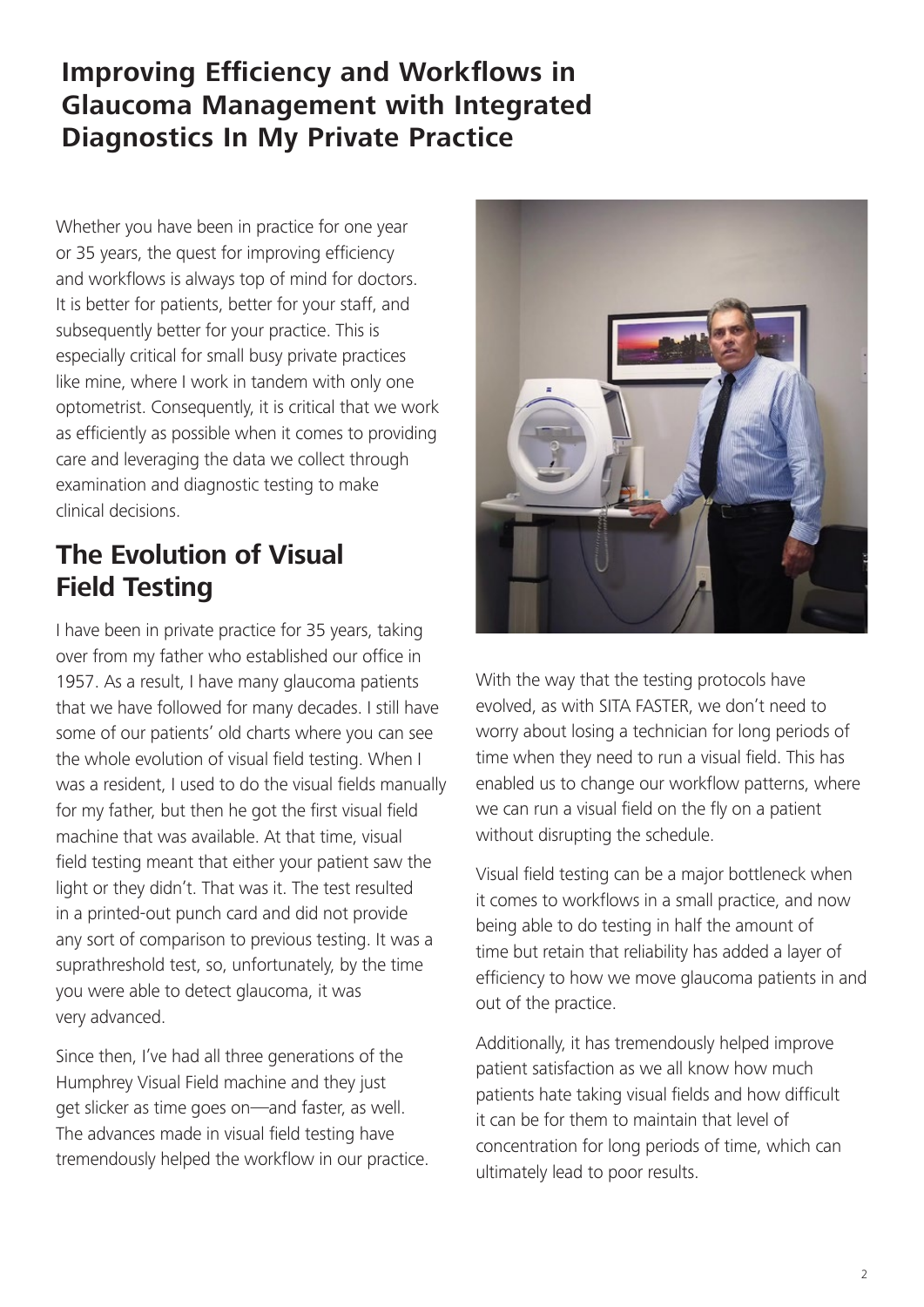# **The Role of Optical Coherence Tomography (OCT)**

Another major tool in our practice is obviously optical coherence tomography (OCT). OCT allows us to see changes in a way that visual fields do not, as structure versus function. It provides another level of data we can include in our analysis.

It also allows you to look at your visual field and compare it to your OCT. What are these tests telling you? Do they agree? Do they disagree?

Data comes down to numbers. You have the nerve fiber layer, the average thickness, the quadrants, and the cup to disc ratio: all of this data is critically important in my workflow.

It presents a challenge, however, in that all these reports—whether you're looking at a visual field, an OCT, or any other imaging—produces a series of numbers. What do you do with all of these numbers? And how do you handle all these numbers over years' worth of testing?

Step one is capturing the data, and with visual field testing and OCT, we've been able to do that quite nicely. Step two, which is oftentimes the more challenging step, is taking that data and analyzing it to make decisions.

# **The importance of being able to analyze data quickly and effectively**

Capturing data is one thing, but analyzing it quickly, efficiently, and using it to make decisions is another. In a glaucoma practice, the importance of analyzing longitudinal data effectively is paramount.

One of the most important tools we've adopted as a practice was FORUM.

Success in glaucoma management is not just about leveraging old data, but it is also about how you are incorporating and integrating new data. Between my optometrist and my three technicians, I am constantly being inundated with data. For a doctor accustomed to seeing six patients an hour, there is not enough time to spread out different visual fields or paper printouts on a table and try to evaluate the fields point by point.

With Glaucoma Workplace, I can crunch the data in literally seconds. It's also more than just providing speed: it facilitates accuracy and ensures I am not missing things. It's easy to miss little nuances, and that makes this tool especially important for those patients who I've seen over the years. On their OCT, their nerve fibers might still test normal and everything's green; however, if you look at the progression analysis, there is a significant degradation.

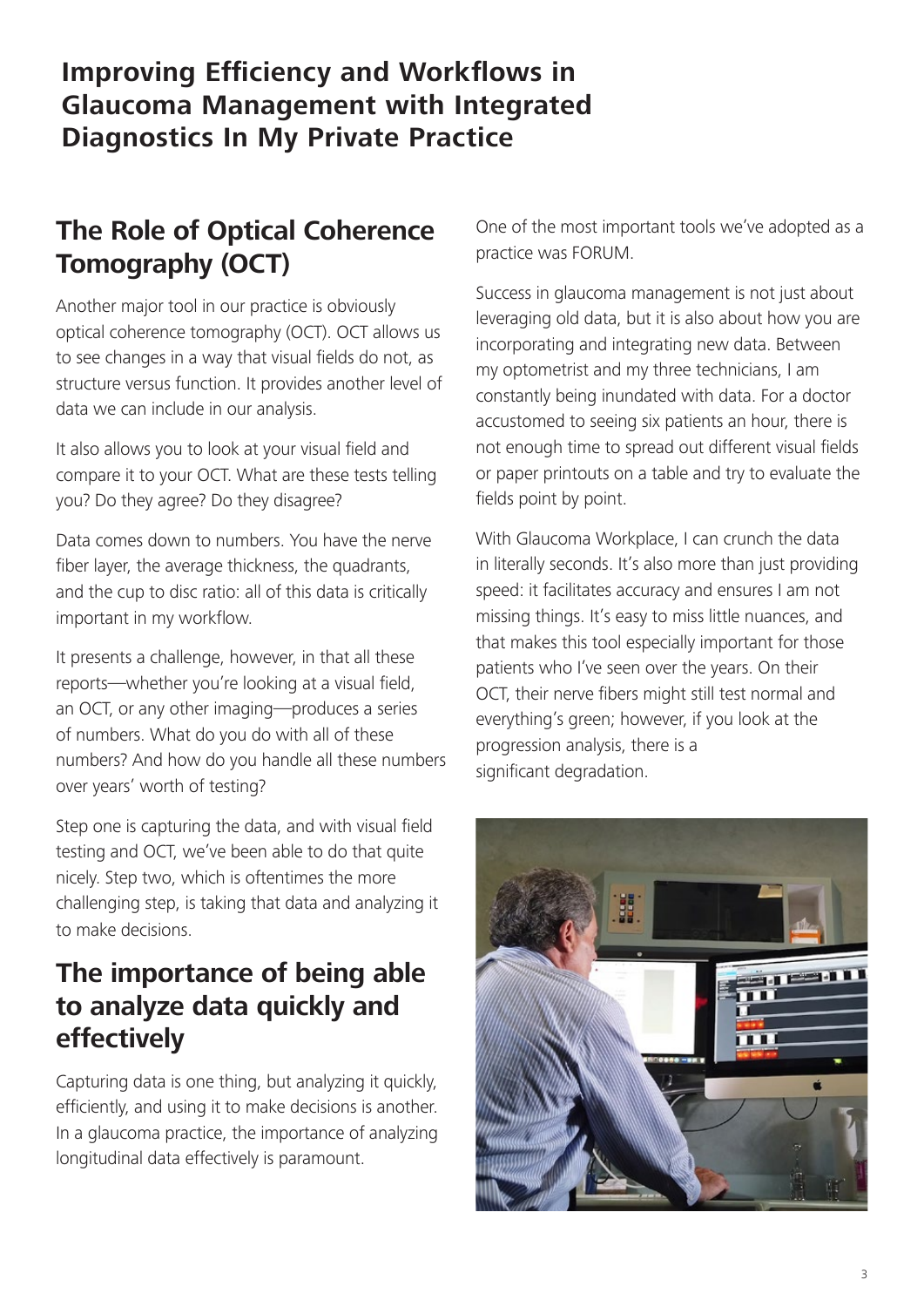#### **How I Leverage Glaucoma Workplace**

With Glaucoma Workplace, you can pull up data and results immediately. You can see if the cup has got bigger because it's flagged with either red or yellow. You can see the difference in graphs as it's colorcoded. It takes an endless amount of information across all of my diagnostic tools and tells me exactly what I need to know. I couldn't live without it, frankly, and I can't imagine practicing back where you had to manually figure things out.

I can only imagine how easy it is without Glaucoma Workplace to miss things because today, nobody can spend the proper amount of time. All the things that Glaucoma Workplace does, we could do progression analysis by printing tests and sitting down to study things, but who has that time?

However, just because Glaucoma Workplace allows me to spend less time with the patient, it does not mean I am diminishing the quality of my analysis. In fact, quite the contrary, and that is the true power of Glaucoma Workplace.

#### **How FORUM has improved patient compliance**

Not only does FORUM and Glaucoma Workplace drastically improve my workflow, efficiency, and clinical decision-making, it also has helped with patient compliance. In my office, I have two computer screens: one 27-inch screen that has my normal electronic medical records, and another 27-inch monitor with FORUM. Just like leveraging a fundus photo to show a patient where you've detected pathology, I can show the patient their progression.

If I can show them eight OCT results and each one is showing no difference, and then all of a sudden you see some yellow occurring, and then the yellow turns into red, it's obvious that they're progressing. So they know that something needs to be done. If I'm going to add another medication, or perform laser surgery or another intervention, it is far simpler to get that patient on board because they understand why I'm doing it.

I always explain to my patients exactly what my thought processes are. FORUM gives me a tool to explain better why.

#### **Using this technology to be a non-treater**

The decision to treat glaucoma is an important one: and just as important is the decision to not treat. Sometimes, deciding whether or not a patient has glaucoma, or predicting whether or not they will develop glaucoma can be extremely challenging. I prefer not to treat patients unless I have to, or unless I am confident they will develop glaucoma.

Today, the technology we have in the OCT and visual field—particularly with the contributions of SITA 24-2C—gives us the tools to make active decisions in patient care, even when that decision is to hold off on treatment. In order to be a non-treater, I need data to back up my decision. With in-depth longitudinal analysis, a thorough investigation into previous testing for comparison, and the addition of the SITA 24-2C which checks the central 10 degrees even more thoroughly than the normal 24-2, I feel far more confident about making these decisions.

So now, if I have a patient with higher pressures, but the OCT doesn't budge and the visual fields are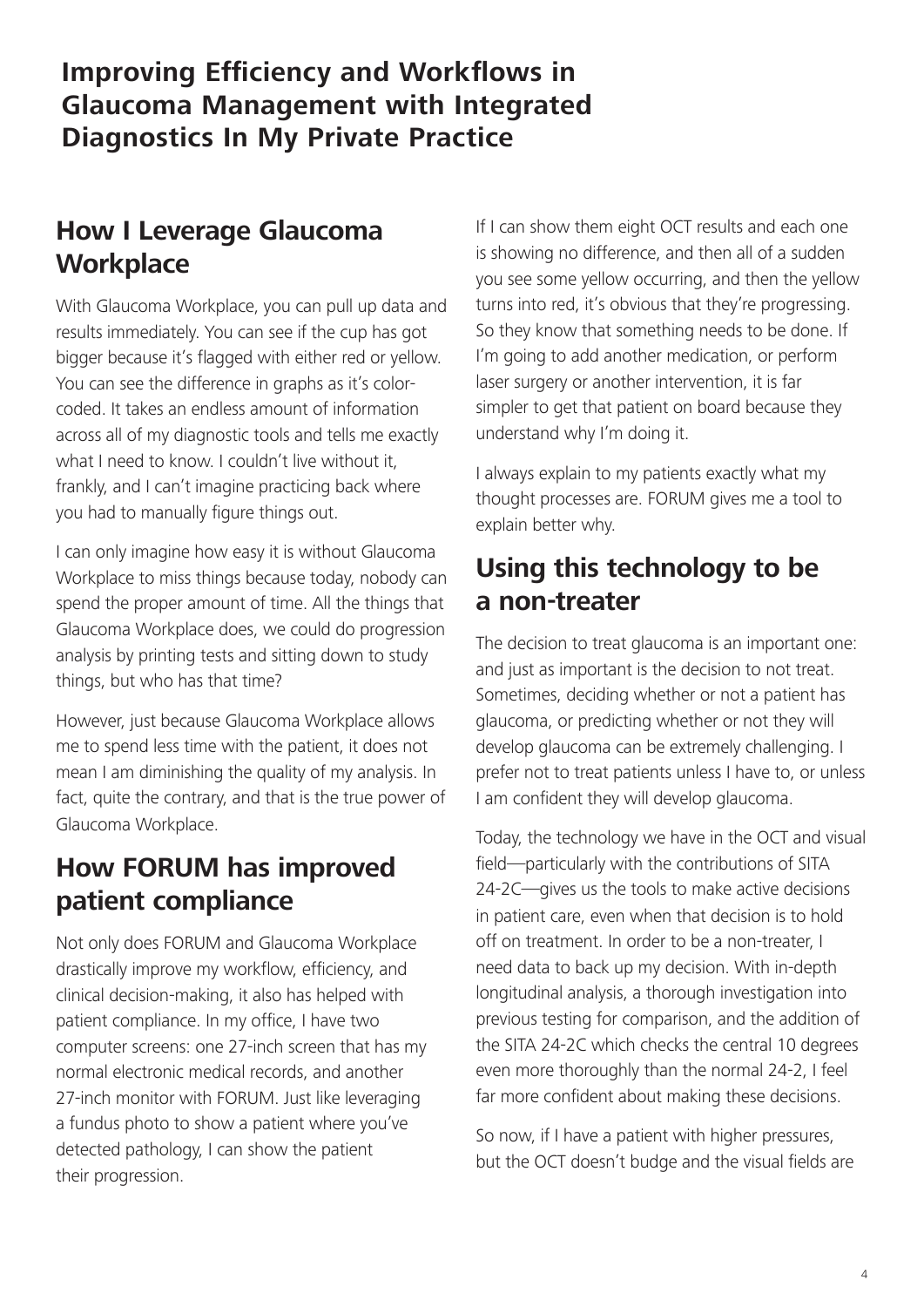normal, I don't feel any compulsion to treat them. And so I tell them, maybe I will have to treat them in the future, but every year that you don't have to treat the patient is another year the patient doesn't have the medication or treatment expense, the nuisance, and the side effects of medications.

#### **The impact this has on my practice**

Making the investment in these tools and in this technology pays dividends in so many ways. First and foremost, it improves decision-making, confidence, and the care I can provide to my patients. However, these tools not only impact the practice from a patient care perspective, but also from a practice growth perspective.

In terms of practice growth, you need to think about productivity. If you're able to do the same job in less time, by definition, you are more productive. While I am performing procedures or examining patients, I have my technicians performing diagnostic testing, so that by the time I get into the exam room, Glaucoma Workplace is already loaded up. I walk in and everything's right there and I can literally just make a decision and go over everything with the patient in a minute or two. Without these tools and technology, this would be very time-consuming, or I would have to take shortcuts. And when you take shortcuts, you make mistakes. This allows me to be more efficient without compromising quality.

The return doesn't stop with productivity. It also impacts patient satisfaction, trust, and loyalty to our practice. When patients come to my office, they know they're getting the best technology. Furthermore, if you are a patient and you have had your glaucoma managed by a doctor for 15 years

who has been tracking all of your test results and analyzing data using a computer program, would you really want to go somewhere else and see another doctor? I don't think so. Glaucoma is all about establishing a baseline and finding change. If you leave a practice and go elsewhere, even if I were to provide you with all of your testing printouts, you lose that raw data that tools like Glaucoma Workplace and FORUM allow you to retain.

When patients see what you offer, even if they did go somewhere else, especially a practice without technology for integrating the various test results longitudinally, everything would just look archaic and deficient. If this doctor started pulling out printouts or pulling up PDFs on screen, the patient will easily spot the difference.

Integrated diagnostic imaging is a powerful tool that can benefit your practice at every level, from diagnostics to patient compliance and satisfaction.